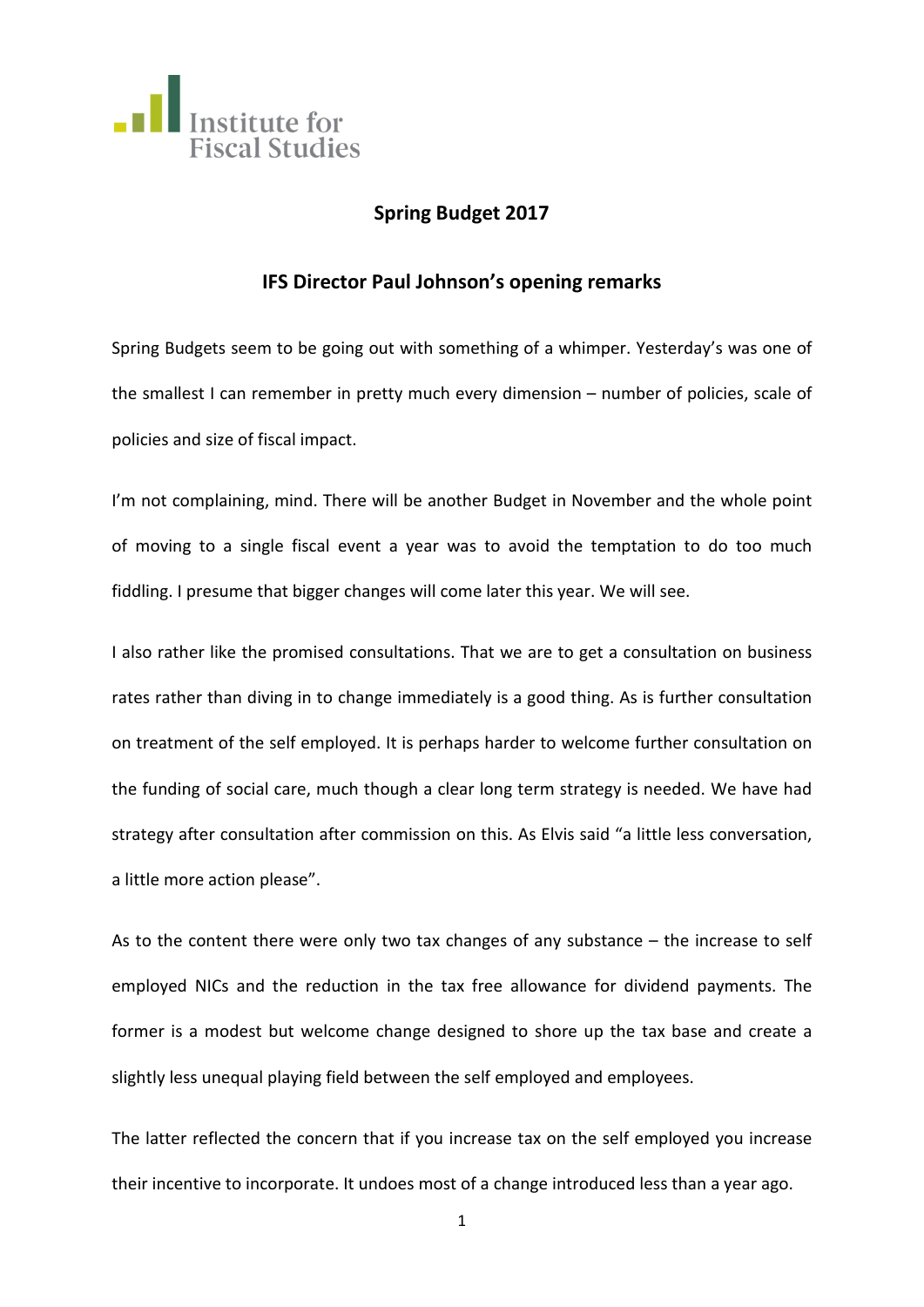The only substantive spending announcement was for more money for social care. My colleague Polly Simpson will say something about that.

On the public finances the OBR made by far its biggest ever revision to forecasts between Autumn and Spring for the current financial year. In November it thought we would be borrowing £68 billion this year. It now thinks we will be borrowing just £52 billion. Yet it has barely changed its forecasts for future years. We remain on course to be borrowing about £20 billion in 2020 – that's £30 billion more than intended a year ago. That leaves a lot of work to do in the next parliament to get to the planned budget balance. It looks like being, I'm afraid, a third parliament of austerity.

#### **The public finances**

The better figures for this year to a large extent reflect some one-off increases in receipts, and some one-off spending reductions.

Into the medium term the public finance projections are essentially unchanged since November. That's partly because Mr Hammond didn't do very much and partly because the OBR's economic forecasts have barely changed. So we remain on course to meet Mr Hammond's target of keeping borrowing below 2% of GDP in 2020-21; indeed we are on course to meet that with £26 billion to spare.

Keeping some headroom against the fiscal target makes sense given the uncertainty over economic outcomes over the next few years. But the desire to get to budget balance during the next parliament, especially given demographic pressures, will necessitate yet more years of spending restraint or perhaps yet another post election tax rise.

One rather remarkable comment from the OBR is that: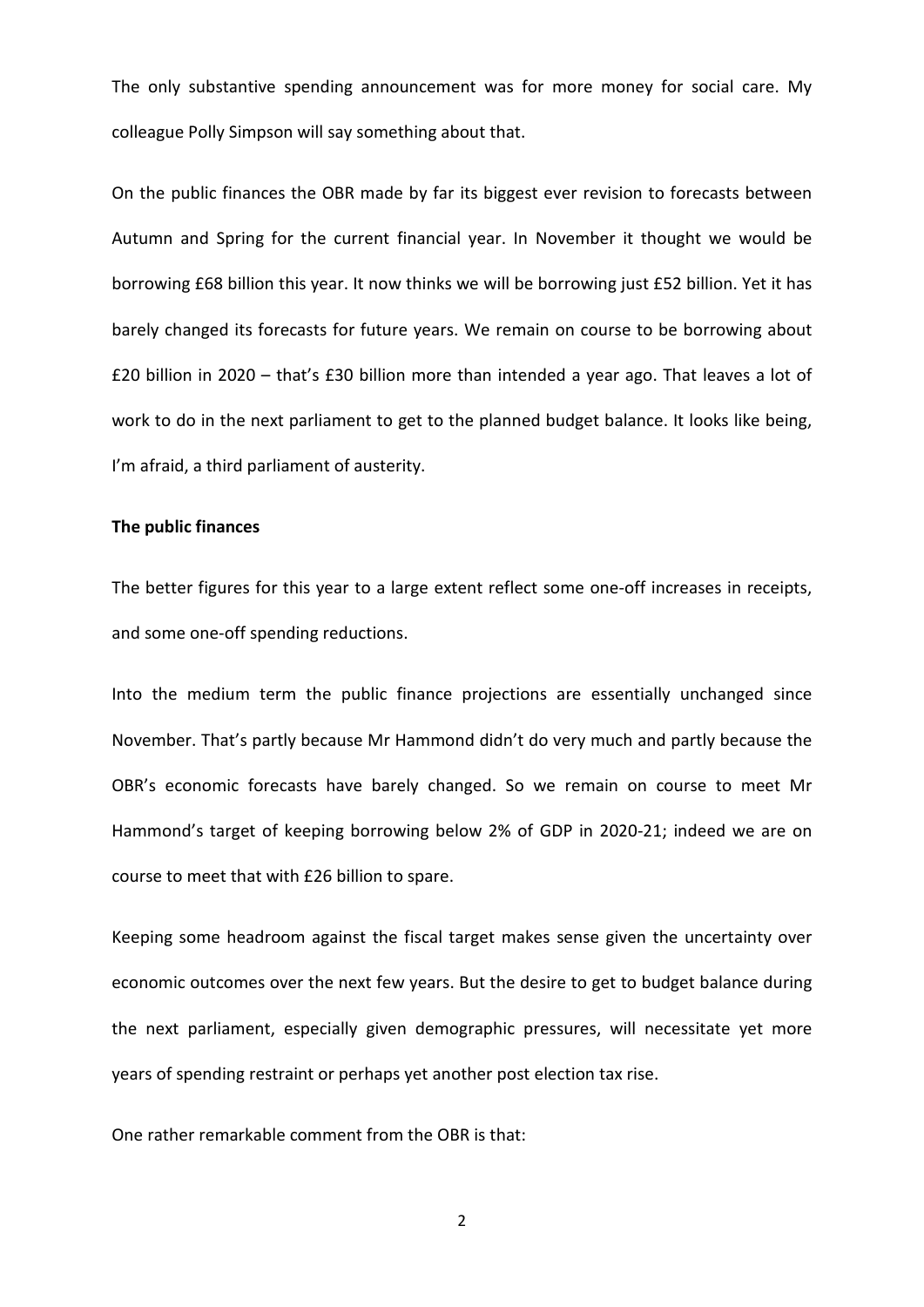"Cumulative growth over the forecast as a whole is slightly weaker than in November, as we now believe the economy was running slightly above potential at the end of last year"

That's an economy, recall, in which GDP per capita is still barely 2% above its 2008 level. That's nine years to grow as much as it would normally grow in one. What the OBR is saying is that despite that truly dismal record all of the productivity  $-$  and with it earnings growth  $$ we would normally expect has been lost forever. This remains the big story of the last decade – a decade without growth, a decade without precedent in the UK in modern times.

## **Taxation of self employment and incorporation**

One of the things that flattered the public finances this year was much bigger than expected revenue from a change to the taxation of dividends that was announced in July 2015 and implemented in April 2016. This change increased the tax rate on dividends by 7.5 percentage points. Because it was announced almost a year before being introduced people had plenty of time to arrange their affairs to ensure they didn't actually have to pay it. And arrange their affairs they did. The result has been a big increase in revenues this year – with a big fall expected next year. A lot of that has been driven by a very small number of wealthy individuals. It seems that just 100 fortunate individuals paid a lot of tax this year, thereby saving £100 million in tax eventually – that's £1 million each on average – by taking their dividends early.

People respond to tax incentives – especially the very wealthy who pay an awful lot of the tax on which we rely.

Even so the OBR has warned that we are on course to lose £3.5 billion of tax revenue by 2021 as a result of more incorporations. It also reckons that we will lose an additional £1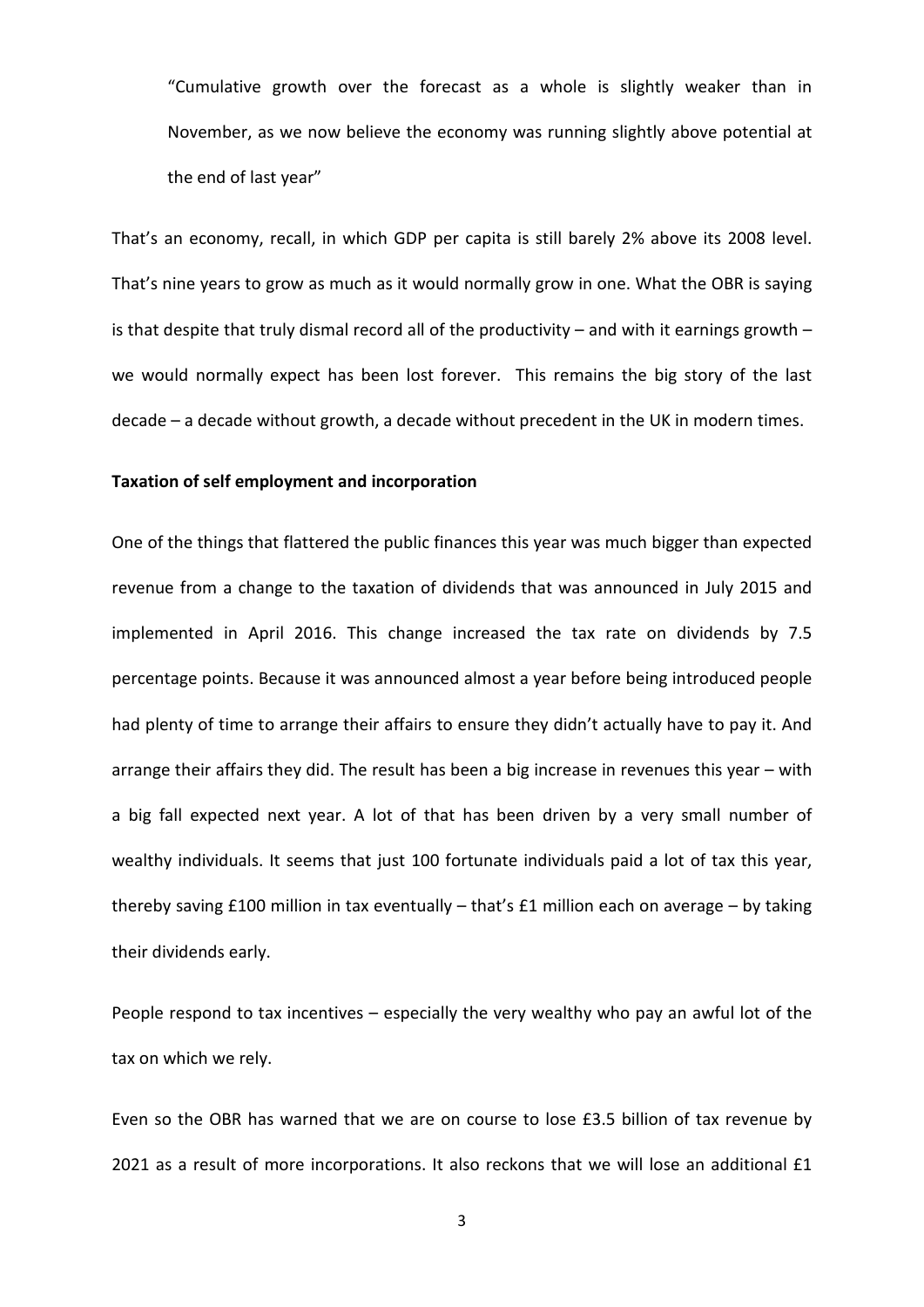billion of tax revenue as a result of further increases in the number of self employed. That's because owner managers and the self employed pay a lot less tax than employees.

The 2% increase in NICs for the self employed closes a small fraction of the gap between employees and the self employed. In combination with the abolition of class 2 NICs to be introduced at the same time it will leave any self employed person with profits of less than about £15,570 better off. The maximum loss, affecting those with profits over £45,000, will be £589 per year. The tax advantage to being self employed will still run into the thousands of pounds. The really big difference in treatment is the fact that employers pay 13.8% NI on anything they pay to their employees and nothing on anything they pay to self employed contractors.

A tax system which charges thousands of pounds more in tax for employees doing the same job as someone else needs reform. It distorts decisions, creates complexity and is unfair. The incentives for companies to claim that people who work for them are self employed rather than employees are huge.

You'll note that the Chancellor at the same time announced that the £5,000 tax free dividend allowance, introduced less than a year ago, would be cut to £2,000. To change it so quickly does not look like coherent policy making. It happened because he worries that by increasing tax on the self employed he increases the incentive to incorporate. He is right to worry. Rates of incorporation have been rising and they are sensitive to the tax treatment.

All in all these feel like baby steps in the right direction. But they are sticking plasters not the fundamental look at the tax base as well as tax rates that is required. A lot more work, analysis and consultation is needed.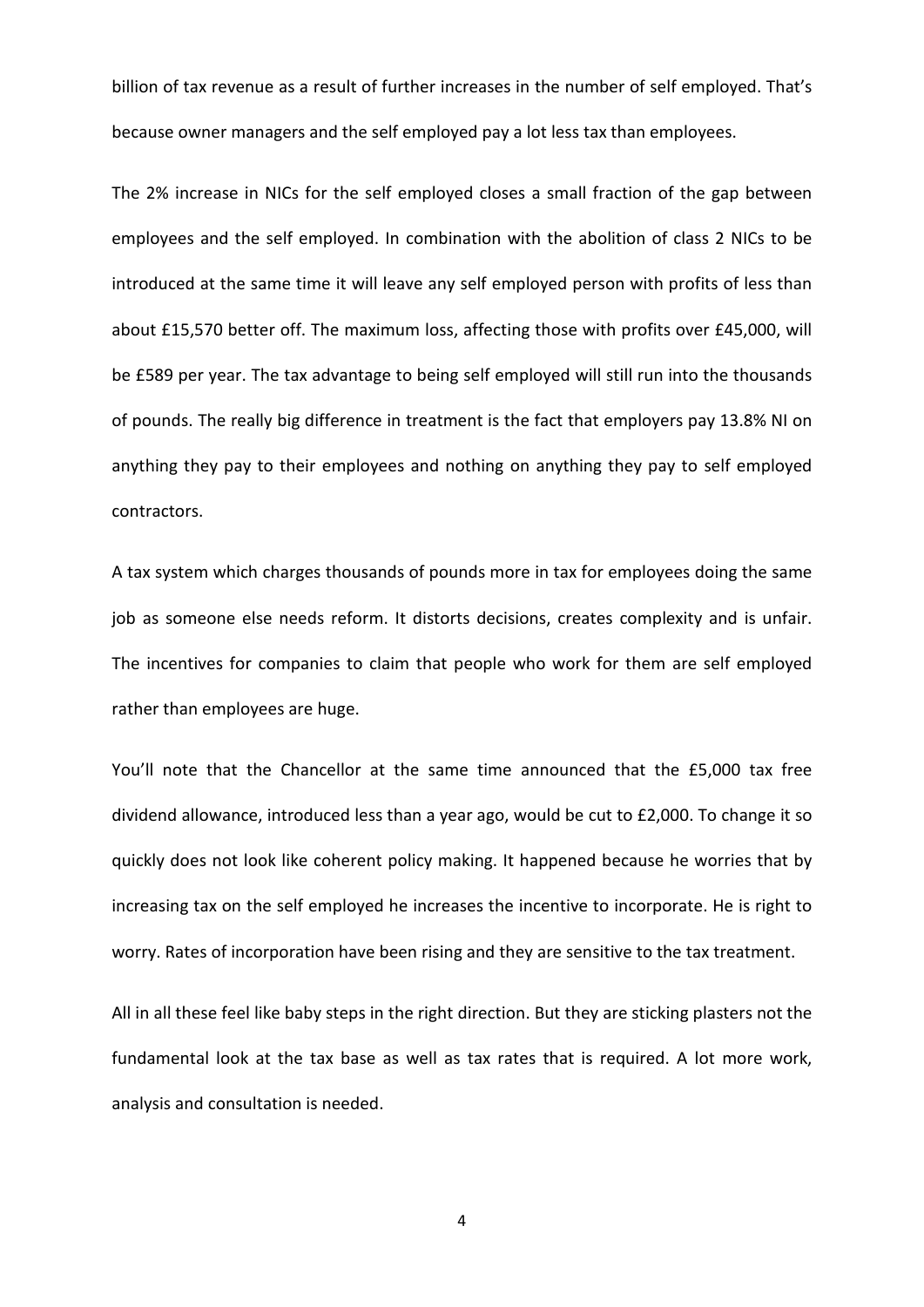Part of the problem of course is that the increase in class 4 NICs does look like a breaking of the manifesto commitment not to raise NI. Just as the last Labour government broke its manifesto pledge not to raise the basic or top rates of income tax when it increased the top rate to 50%. As we said at the time these were silly pledges. To commit yourself to not raising the three main taxes – income tax, NI and VAT – ties your hands to an absurd extent. No party should repeat these sorts of promises.

**One brief word on business rates.** The transitional protections announced yesterday will be welcome and are needed in large part because the revaluation which has led to changes in rates took place seven years after the last valuation. That's a lot of time for relative property values to change and hence for bills to change. Mr Hammond suggested yesterday that revaluations will be more frequent going forward. That will be welcome. In brief what is happening now is that business rates in London are rising a lot. They are not rising on average elsewhere. We estimate that an extra £800 million of London rates will go into the central pot or be redistributed directly to poorer regions.

## **Incomes and earnings**

Of course in all this what really matters to people is what is happening to their incomes. Income and earnings growth over the next few years still look like being weak. On current forecasts average earnings will be no higher in 2022 than they were in 2007. Fifteen years without a pay rise. I'm rather lost for superlatives. This is completely unprecedented.

Within that rather gloomy picture some other interesting things are happening. Employment remains, and is projected to remain, extremely strong. And among those in work earnings have been rising faster for the low paid than for the high paid. The rising National Living Wage means that will continue.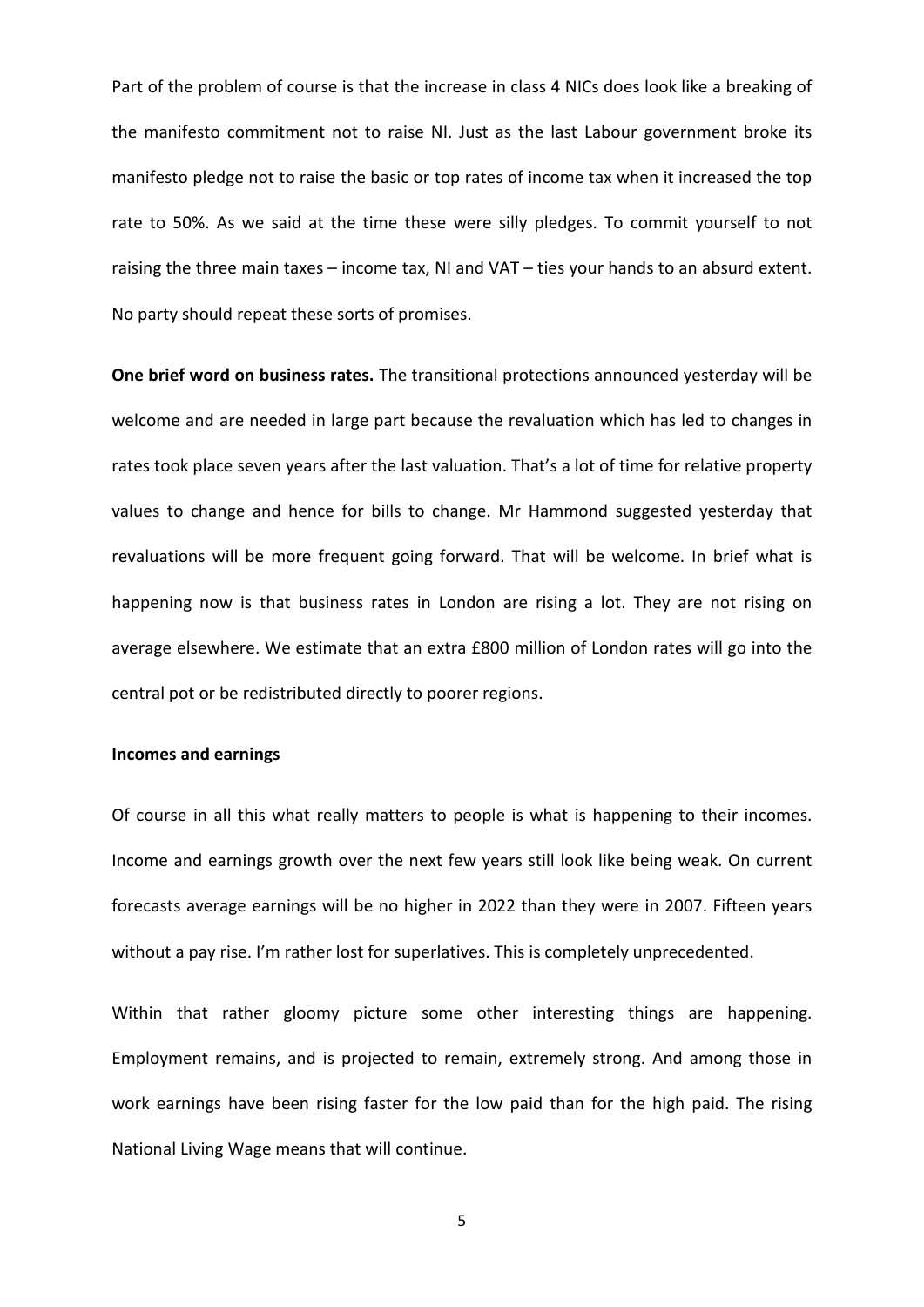Overall the highest earners, the top 1%, are having a particularly bad decade. Our calculations suggest that the top 1%, having pulled away from the rest over the 2000s are being reeled back in. The ratio between earnings at the  $99<sup>th</sup>$  percentile and those at the median hit 5 to 1 in the late 2000s. It is back at 4.6 to 1 now, about where it was in 1999.

And that compression of the earnings distribution looks set to continue. Which will keep earnings inequality down. But it is bad news from the point of view of tax revenues. Such growth as we have had has not been tax rich. And going forward the OBR warns that:

"the top end will be disproportionately hit by the UK exiting the EU (due to effects on higher paying sectors including financial services). Changes in the distribution are therefore expected to deliver a small drag on the effective tax rate over the next five years".

### **Changes in April**

Let me finish by just reminding you that however brief yesterday's budget may have been there are plenty of big changes coming in this April. The biggest of them are cuts to benefits – to ESA and to tax credits. These will have much bigger effects on people's incomes than anything announced yesterday.

Tax credit changes in April will not affect current claimants immediately but will mean big losses in the longer term. The removal of benefit from third and subsequent children will mean that in the long run 600,000 three child families will be an average of £2,500 a year worse off than they would have been, while 300,000 families with four or more children will be £7,000 a year worse off on average. This and the reduction in the "family element" of tax credits will save around £5 billion a year in the long run, dwarfing all of yesterday's announcements combined.